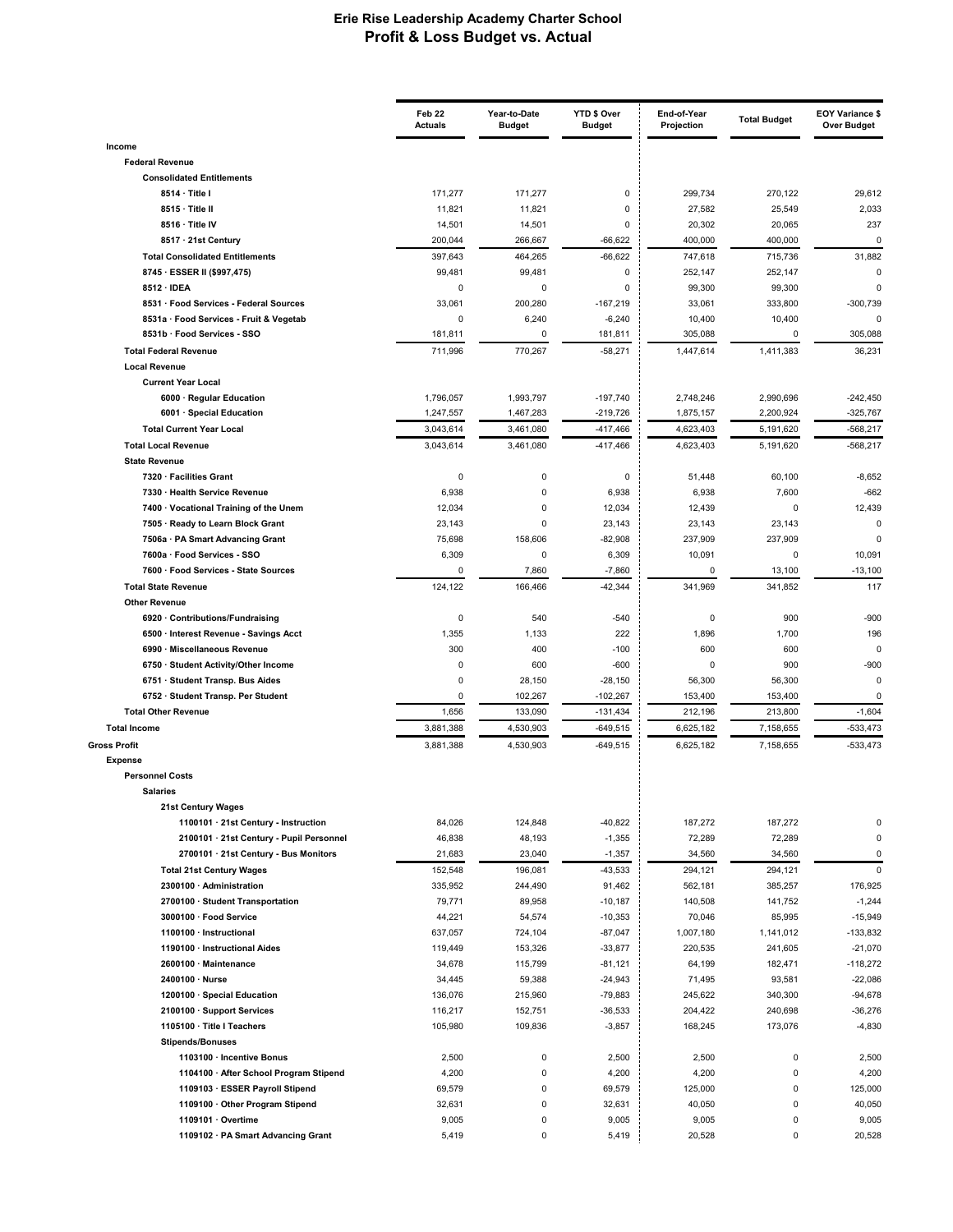| 1106100 · Insurance Opt-out<br>8,500<br>5,500<br>3,000<br>17,000<br>11,000<br>6,000<br>207,284<br><b>Total Stipends/Bonuses</b><br>131,833<br>5,500<br>126,333<br>218,284<br>11,000<br>1,928,226<br>$-193,540$<br>3,266,839<br>3,330,868<br>$-64,029$<br><b>Total Salaries</b><br>2,121,766<br><b>Payroll Taxes</b><br><b>SS &amp; Medicare Taxes</b><br>21st Century<br>7,268<br>1100221 · 21st Century - Instruction<br>10,799<br>$-3,531$<br>16,199<br>16,199<br>$\Omega$<br>2100221 · 21st Century - Pupil Personnel<br>4,051<br>4,169<br>$-117$<br>6,253<br>6,253<br>$\mathbf 0$<br>$\pmb{0}$<br>2700221 · 21st Century - Bus Monitors<br>1,876<br>1,993<br>$-117$<br>2,989<br>2,989<br>13,195<br>16,961<br>$-3,766$<br>25,441<br>25,441<br>$\mathbf 0$<br><b>Total 21st Century</b><br>2300220 · Administration<br>27,852<br>18,703<br>9,148<br>45,158<br>29,472<br>15,686<br>10,074<br>$-770$<br>2700220 · Student Transportation<br>5,427<br>6,882<br>$-1,455$<br>10,844<br>3000220 · Food Service<br>3,570<br>4,175<br>$-605$<br>5,546<br>6,579<br>$-1,033$<br>48,731<br>78,271<br>88,129<br>$-9,858$<br>1100220 · Instruction<br>55,928<br>$-7,197$<br>18,799<br>316<br>1190220 · Instructional Aides<br>11,066<br>11,729<br>$-663$<br>18,483<br>2600220 · Maintenance<br>2,715<br>8,859<br>$-6, 143$<br>4,974<br>13,959<br>$-8,985$<br>2,852<br>$-1,691$<br>$-1,473$<br>2400220 · Nurse<br>4,543<br>5,686<br>7,159<br>1200220 · Special Education<br>11,813<br>16,521<br>$-4,708$<br>20,193<br>26,033<br>$-5,840$<br>9,478<br>11,685<br>$-2,207$<br>16,226<br>18,413<br>$-2,188$<br>2100220 · Support Services<br>383<br>308<br>1105220 · Title I Teachers<br>8,785<br>8,402<br>13,548<br>13,240<br><b>Total SS &amp; Medicare Taxes</b><br>145.484<br>164,389<br>$-18,905$<br>243,917<br>257,753<br>$-13.836$<br>Unemployment<br>2300250 · Administration<br>6,838<br>4,800<br>2,038<br>9,600<br>7,200<br>2,400<br>2,575<br>$-625$<br>7,200<br>4,800<br>2,400<br>2700250 · Student Transportation<br>3,200<br>993<br>$-800$<br>3000250 · Food Service<br>2,133<br>$-1,140$<br>2,400<br>3,200<br>12,038<br>1100250 · Instruction<br>15,467<br>$-3,428$<br>20,000<br>23,200<br>$-3,200$<br>3,461<br>8,800<br>7,200<br>1,600<br>1190250 · Instructional Aides<br>4,800<br>$-1,339$<br>$-4,000$<br>2600250 · Maintenance<br>572<br>3,200<br>$-2,628$<br>800<br>4,800<br>$-630$<br>$\mathbf 0$<br>2400250 · Nurse<br>437<br>1,067<br>1,600<br>1,600<br>1200250 · Special Education<br>1,898<br>4,800<br>$-2,902$<br>4,000<br>7,200<br>$-3,200$<br>$-800$<br>2,625<br>3,733<br>$-1,109$<br>4,800<br>5,600<br>2100250 · Support Services<br>1105250 · Title I Teachers<br>1,897<br>2,133<br>$-237$<br>2,400<br>3,200<br>$-800$<br><b>Total Unemployment</b><br>33,333<br>45,333<br>$-12,001$<br>61,600<br>68,000<br>$-6,400$<br>325,753<br><b>Total Payroll Taxes</b><br>178,817<br>209,723<br>$-30,905$<br>305,517<br>$-20,236$<br>403B<br>15,151<br>9,084<br>26,249<br>11,935<br>2300231 · Administration<br>6,067<br>14,315<br>2700231 · Student Transportation<br>0<br>3,944<br>$-3,944$<br>0<br>6,214<br>$-6,214$<br>3000231 · Food Service<br>2,305<br>2,729<br>$-423$<br>3,761<br>4,300<br>$-539$<br>27,404<br>48,806<br>$-2,700$<br>1100231 · Instruction<br>32,687<br>$-5,283$<br>51,506<br>103<br>1190231 · Instructional Aides<br>6,798<br>7,666<br>$-868$<br>12,183<br>12,080<br>2600231 · Maintenance<br>1,725<br>5,790<br>$-4,065$<br>3,201<br>9,124<br>$-5,923$<br>1,864<br>2,969<br>$-1,105$<br>3,717<br>4,679<br>$-962$<br>2400231 · Nurse<br>1200231 · Special Education<br>9,215<br>$-3,359$<br>10,664<br>$-3,857$<br>5,857<br>14,521<br>2100231 · Support Services<br>6,028<br>7,638<br>$-1,610$<br>11,258<br>12,035<br>$-777$<br>1105231 · Title I Teachers<br>3,475<br>2,624<br>851<br>6,046<br>4,135<br>1,911<br>Total 403B<br>70,607<br>84,346<br>$-13,739$<br>125,885<br>132,909<br>$-7,023$<br><b>PSERS</b><br>21st Century<br>1100233 · 21st Century - Instruction<br>2,791<br>9,988<br>$-7,197$<br>14,982<br>0<br>14,982<br>$\pmb{0}$<br>2100233 · 21st Century - Pupil Personnel<br>2,342<br>3,855<br>5,783<br>5,783<br>$-1,513$<br>2700233 · 21st Century - Student Transpor<br>1,084<br>1,843<br>$-759$<br>2,765<br>2,765<br>0<br>$\mathbf 0$<br><b>Total 21st Century</b><br>6,217<br>15,686<br>$-9,470$<br>23,530<br>23,530<br>2300230 · Administration<br>36,676<br>57,796<br>34,578<br>23,219<br>21,943<br>14,733<br>2700230 · Student Transportation<br>1,728<br>3,874<br>$-2,146$<br>2,747<br>6,105<br>$-3,358$<br>1100230 · Instruction<br>24,708<br>27,028<br>$-2,321$<br>32,910<br>42,590<br>$-9,680$<br>1200230 · Special Education<br>12,029<br>969<br>20,679<br>3,252<br>11,060<br>17,427<br>2100230 · Support Services<br>516<br>0<br>516<br>516<br>0<br>516<br>1105230 · Title I Teachers<br>15,472<br>20,038<br>$-4,567$<br>22,594<br>31,576<br>$-8,982$<br>97,345<br><b>Total PSERS</b><br>99,630<br>$-2,285$<br>160,772<br>155,804<br>4,967<br><b>Health Insurance</b><br>1100211 · Dental<br>20,932<br>1,120<br>31,959<br>29,718<br>2,241<br>19,812<br>1100210 · Health<br>263,453<br>302,519<br>$-39,066$<br>413,011<br>453,779<br>$-40,768$<br><b>Total Health Insurance</b><br>284,385<br>322,331<br>$-37,946$<br>444,970<br>483,497<br>$-38,528$<br><b>Supplemental Insurance</b> | Feb 22<br><b>Actuals</b> | Year-to-Date<br><b>Budget</b> | YTD \$ Over<br><b>Budget</b> | End-of-Year<br>Projection | <b>Total Budget</b> | <b>EOY Variance \$</b><br><b>Over Budget</b> |
|---------------------------------------------------------------------------------------------------------------------------------------------------------------------------------------------------------------------------------------------------------------------------------------------------------------------------------------------------------------------------------------------------------------------------------------------------------------------------------------------------------------------------------------------------------------------------------------------------------------------------------------------------------------------------------------------------------------------------------------------------------------------------------------------------------------------------------------------------------------------------------------------------------------------------------------------------------------------------------------------------------------------------------------------------------------------------------------------------------------------------------------------------------------------------------------------------------------------------------------------------------------------------------------------------------------------------------------------------------------------------------------------------------------------------------------------------------------------------------------------------------------------------------------------------------------------------------------------------------------------------------------------------------------------------------------------------------------------------------------------------------------------------------------------------------------------------------------------------------------------------------------------------------------------------------------------------------------------------------------------------------------------------------------------------------------------------------------------------------------------------------------------------------------------------------------------------------------------------------------------------------------------------------------------------------------------------------------------------------------------------------------------------------------------------------------------------------------------------------------------------------------------------------------------------------------------------------------------------------------------------------------------------------------------------------------------------------------------------------------------------------------------------------------------------------------------------------------------------------------------------------------------------------------------------------------------------------------------------------------------------------------------------------------------------------------------------------------------------------------------------------------------------------------------------------------------------------------------------------------------------------------------------------------------------------------------------------------------------------------------------------------------------------------------------------------------------------------------------------------------------------------------------------------------------------------------------------------------------------------------------------------------------------------------------------------------------------------------------------------------------------------------------------------------------------------------------------------------------------------------------------------------------------------------------------------------------------------------------------------------------------------------------------------------------------------------------------------------------------------------------------------------------------------------------------------------------------------------------------------------------------------------------------------------------------------------------------------------------------------------------------------------------------------------------------------------------------------------------------------------------------------------------------------------------------------------------------------------------------------------------------------------------------------------------------------------------------------------------------------------------------------------------------------------------------------------------------------------------------------------------------------------------------------------------------------------------------------------------------------------------------------------------------------------------------------------------------------------------------------------------------------------------------------------------------------------------------------------------------------------------------------------------------------------------------------------------------------------|--------------------------|-------------------------------|------------------------------|---------------------------|---------------------|----------------------------------------------|
|                                                                                                                                                                                                                                                                                                                                                                                                                                                                                                                                                                                                                                                                                                                                                                                                                                                                                                                                                                                                                                                                                                                                                                                                                                                                                                                                                                                                                                                                                                                                                                                                                                                                                                                                                                                                                                                                                                                                                                                                                                                                                                                                                                                                                                                                                                                                                                                                                                                                                                                                                                                                                                                                                                                                                                                                                                                                                                                                                                                                                                                                                                                                                                                                                                                                                                                                                                                                                                                                                                                                                                                                                                                                                                                                                                                                                                                                                                                                                                                                                                                                                                                                                                                                                                                                                                                                                                                                                                                                                                                                                                                                                                                                                                                                                                                                                                                                                                                                                                                                                                                                                                                                                                                                                                                                                                                                             |                          |                               |                              |                           |                     |                                              |
|                                                                                                                                                                                                                                                                                                                                                                                                                                                                                                                                                                                                                                                                                                                                                                                                                                                                                                                                                                                                                                                                                                                                                                                                                                                                                                                                                                                                                                                                                                                                                                                                                                                                                                                                                                                                                                                                                                                                                                                                                                                                                                                                                                                                                                                                                                                                                                                                                                                                                                                                                                                                                                                                                                                                                                                                                                                                                                                                                                                                                                                                                                                                                                                                                                                                                                                                                                                                                                                                                                                                                                                                                                                                                                                                                                                                                                                                                                                                                                                                                                                                                                                                                                                                                                                                                                                                                                                                                                                                                                                                                                                                                                                                                                                                                                                                                                                                                                                                                                                                                                                                                                                                                                                                                                                                                                                                             |                          |                               |                              |                           |                     |                                              |
|                                                                                                                                                                                                                                                                                                                                                                                                                                                                                                                                                                                                                                                                                                                                                                                                                                                                                                                                                                                                                                                                                                                                                                                                                                                                                                                                                                                                                                                                                                                                                                                                                                                                                                                                                                                                                                                                                                                                                                                                                                                                                                                                                                                                                                                                                                                                                                                                                                                                                                                                                                                                                                                                                                                                                                                                                                                                                                                                                                                                                                                                                                                                                                                                                                                                                                                                                                                                                                                                                                                                                                                                                                                                                                                                                                                                                                                                                                                                                                                                                                                                                                                                                                                                                                                                                                                                                                                                                                                                                                                                                                                                                                                                                                                                                                                                                                                                                                                                                                                                                                                                                                                                                                                                                                                                                                                                             |                          |                               |                              |                           |                     |                                              |
|                                                                                                                                                                                                                                                                                                                                                                                                                                                                                                                                                                                                                                                                                                                                                                                                                                                                                                                                                                                                                                                                                                                                                                                                                                                                                                                                                                                                                                                                                                                                                                                                                                                                                                                                                                                                                                                                                                                                                                                                                                                                                                                                                                                                                                                                                                                                                                                                                                                                                                                                                                                                                                                                                                                                                                                                                                                                                                                                                                                                                                                                                                                                                                                                                                                                                                                                                                                                                                                                                                                                                                                                                                                                                                                                                                                                                                                                                                                                                                                                                                                                                                                                                                                                                                                                                                                                                                                                                                                                                                                                                                                                                                                                                                                                                                                                                                                                                                                                                                                                                                                                                                                                                                                                                                                                                                                                             |                          |                               |                              |                           |                     |                                              |
|                                                                                                                                                                                                                                                                                                                                                                                                                                                                                                                                                                                                                                                                                                                                                                                                                                                                                                                                                                                                                                                                                                                                                                                                                                                                                                                                                                                                                                                                                                                                                                                                                                                                                                                                                                                                                                                                                                                                                                                                                                                                                                                                                                                                                                                                                                                                                                                                                                                                                                                                                                                                                                                                                                                                                                                                                                                                                                                                                                                                                                                                                                                                                                                                                                                                                                                                                                                                                                                                                                                                                                                                                                                                                                                                                                                                                                                                                                                                                                                                                                                                                                                                                                                                                                                                                                                                                                                                                                                                                                                                                                                                                                                                                                                                                                                                                                                                                                                                                                                                                                                                                                                                                                                                                                                                                                                                             |                          |                               |                              |                           |                     |                                              |
|                                                                                                                                                                                                                                                                                                                                                                                                                                                                                                                                                                                                                                                                                                                                                                                                                                                                                                                                                                                                                                                                                                                                                                                                                                                                                                                                                                                                                                                                                                                                                                                                                                                                                                                                                                                                                                                                                                                                                                                                                                                                                                                                                                                                                                                                                                                                                                                                                                                                                                                                                                                                                                                                                                                                                                                                                                                                                                                                                                                                                                                                                                                                                                                                                                                                                                                                                                                                                                                                                                                                                                                                                                                                                                                                                                                                                                                                                                                                                                                                                                                                                                                                                                                                                                                                                                                                                                                                                                                                                                                                                                                                                                                                                                                                                                                                                                                                                                                                                                                                                                                                                                                                                                                                                                                                                                                                             |                          |                               |                              |                           |                     |                                              |
|                                                                                                                                                                                                                                                                                                                                                                                                                                                                                                                                                                                                                                                                                                                                                                                                                                                                                                                                                                                                                                                                                                                                                                                                                                                                                                                                                                                                                                                                                                                                                                                                                                                                                                                                                                                                                                                                                                                                                                                                                                                                                                                                                                                                                                                                                                                                                                                                                                                                                                                                                                                                                                                                                                                                                                                                                                                                                                                                                                                                                                                                                                                                                                                                                                                                                                                                                                                                                                                                                                                                                                                                                                                                                                                                                                                                                                                                                                                                                                                                                                                                                                                                                                                                                                                                                                                                                                                                                                                                                                                                                                                                                                                                                                                                                                                                                                                                                                                                                                                                                                                                                                                                                                                                                                                                                                                                             |                          |                               |                              |                           |                     |                                              |
|                                                                                                                                                                                                                                                                                                                                                                                                                                                                                                                                                                                                                                                                                                                                                                                                                                                                                                                                                                                                                                                                                                                                                                                                                                                                                                                                                                                                                                                                                                                                                                                                                                                                                                                                                                                                                                                                                                                                                                                                                                                                                                                                                                                                                                                                                                                                                                                                                                                                                                                                                                                                                                                                                                                                                                                                                                                                                                                                                                                                                                                                                                                                                                                                                                                                                                                                                                                                                                                                                                                                                                                                                                                                                                                                                                                                                                                                                                                                                                                                                                                                                                                                                                                                                                                                                                                                                                                                                                                                                                                                                                                                                                                                                                                                                                                                                                                                                                                                                                                                                                                                                                                                                                                                                                                                                                                                             |                          |                               |                              |                           |                     |                                              |
|                                                                                                                                                                                                                                                                                                                                                                                                                                                                                                                                                                                                                                                                                                                                                                                                                                                                                                                                                                                                                                                                                                                                                                                                                                                                                                                                                                                                                                                                                                                                                                                                                                                                                                                                                                                                                                                                                                                                                                                                                                                                                                                                                                                                                                                                                                                                                                                                                                                                                                                                                                                                                                                                                                                                                                                                                                                                                                                                                                                                                                                                                                                                                                                                                                                                                                                                                                                                                                                                                                                                                                                                                                                                                                                                                                                                                                                                                                                                                                                                                                                                                                                                                                                                                                                                                                                                                                                                                                                                                                                                                                                                                                                                                                                                                                                                                                                                                                                                                                                                                                                                                                                                                                                                                                                                                                                                             |                          |                               |                              |                           |                     |                                              |
|                                                                                                                                                                                                                                                                                                                                                                                                                                                                                                                                                                                                                                                                                                                                                                                                                                                                                                                                                                                                                                                                                                                                                                                                                                                                                                                                                                                                                                                                                                                                                                                                                                                                                                                                                                                                                                                                                                                                                                                                                                                                                                                                                                                                                                                                                                                                                                                                                                                                                                                                                                                                                                                                                                                                                                                                                                                                                                                                                                                                                                                                                                                                                                                                                                                                                                                                                                                                                                                                                                                                                                                                                                                                                                                                                                                                                                                                                                                                                                                                                                                                                                                                                                                                                                                                                                                                                                                                                                                                                                                                                                                                                                                                                                                                                                                                                                                                                                                                                                                                                                                                                                                                                                                                                                                                                                                                             |                          |                               |                              |                           |                     |                                              |
|                                                                                                                                                                                                                                                                                                                                                                                                                                                                                                                                                                                                                                                                                                                                                                                                                                                                                                                                                                                                                                                                                                                                                                                                                                                                                                                                                                                                                                                                                                                                                                                                                                                                                                                                                                                                                                                                                                                                                                                                                                                                                                                                                                                                                                                                                                                                                                                                                                                                                                                                                                                                                                                                                                                                                                                                                                                                                                                                                                                                                                                                                                                                                                                                                                                                                                                                                                                                                                                                                                                                                                                                                                                                                                                                                                                                                                                                                                                                                                                                                                                                                                                                                                                                                                                                                                                                                                                                                                                                                                                                                                                                                                                                                                                                                                                                                                                                                                                                                                                                                                                                                                                                                                                                                                                                                                                                             |                          |                               |                              |                           |                     |                                              |
|                                                                                                                                                                                                                                                                                                                                                                                                                                                                                                                                                                                                                                                                                                                                                                                                                                                                                                                                                                                                                                                                                                                                                                                                                                                                                                                                                                                                                                                                                                                                                                                                                                                                                                                                                                                                                                                                                                                                                                                                                                                                                                                                                                                                                                                                                                                                                                                                                                                                                                                                                                                                                                                                                                                                                                                                                                                                                                                                                                                                                                                                                                                                                                                                                                                                                                                                                                                                                                                                                                                                                                                                                                                                                                                                                                                                                                                                                                                                                                                                                                                                                                                                                                                                                                                                                                                                                                                                                                                                                                                                                                                                                                                                                                                                                                                                                                                                                                                                                                                                                                                                                                                                                                                                                                                                                                                                             |                          |                               |                              |                           |                     |                                              |
|                                                                                                                                                                                                                                                                                                                                                                                                                                                                                                                                                                                                                                                                                                                                                                                                                                                                                                                                                                                                                                                                                                                                                                                                                                                                                                                                                                                                                                                                                                                                                                                                                                                                                                                                                                                                                                                                                                                                                                                                                                                                                                                                                                                                                                                                                                                                                                                                                                                                                                                                                                                                                                                                                                                                                                                                                                                                                                                                                                                                                                                                                                                                                                                                                                                                                                                                                                                                                                                                                                                                                                                                                                                                                                                                                                                                                                                                                                                                                                                                                                                                                                                                                                                                                                                                                                                                                                                                                                                                                                                                                                                                                                                                                                                                                                                                                                                                                                                                                                                                                                                                                                                                                                                                                                                                                                                                             |                          |                               |                              |                           |                     |                                              |
|                                                                                                                                                                                                                                                                                                                                                                                                                                                                                                                                                                                                                                                                                                                                                                                                                                                                                                                                                                                                                                                                                                                                                                                                                                                                                                                                                                                                                                                                                                                                                                                                                                                                                                                                                                                                                                                                                                                                                                                                                                                                                                                                                                                                                                                                                                                                                                                                                                                                                                                                                                                                                                                                                                                                                                                                                                                                                                                                                                                                                                                                                                                                                                                                                                                                                                                                                                                                                                                                                                                                                                                                                                                                                                                                                                                                                                                                                                                                                                                                                                                                                                                                                                                                                                                                                                                                                                                                                                                                                                                                                                                                                                                                                                                                                                                                                                                                                                                                                                                                                                                                                                                                                                                                                                                                                                                                             |                          |                               |                              |                           |                     |                                              |
|                                                                                                                                                                                                                                                                                                                                                                                                                                                                                                                                                                                                                                                                                                                                                                                                                                                                                                                                                                                                                                                                                                                                                                                                                                                                                                                                                                                                                                                                                                                                                                                                                                                                                                                                                                                                                                                                                                                                                                                                                                                                                                                                                                                                                                                                                                                                                                                                                                                                                                                                                                                                                                                                                                                                                                                                                                                                                                                                                                                                                                                                                                                                                                                                                                                                                                                                                                                                                                                                                                                                                                                                                                                                                                                                                                                                                                                                                                                                                                                                                                                                                                                                                                                                                                                                                                                                                                                                                                                                                                                                                                                                                                                                                                                                                                                                                                                                                                                                                                                                                                                                                                                                                                                                                                                                                                                                             |                          |                               |                              |                           |                     |                                              |
|                                                                                                                                                                                                                                                                                                                                                                                                                                                                                                                                                                                                                                                                                                                                                                                                                                                                                                                                                                                                                                                                                                                                                                                                                                                                                                                                                                                                                                                                                                                                                                                                                                                                                                                                                                                                                                                                                                                                                                                                                                                                                                                                                                                                                                                                                                                                                                                                                                                                                                                                                                                                                                                                                                                                                                                                                                                                                                                                                                                                                                                                                                                                                                                                                                                                                                                                                                                                                                                                                                                                                                                                                                                                                                                                                                                                                                                                                                                                                                                                                                                                                                                                                                                                                                                                                                                                                                                                                                                                                                                                                                                                                                                                                                                                                                                                                                                                                                                                                                                                                                                                                                                                                                                                                                                                                                                                             |                          |                               |                              |                           |                     |                                              |
|                                                                                                                                                                                                                                                                                                                                                                                                                                                                                                                                                                                                                                                                                                                                                                                                                                                                                                                                                                                                                                                                                                                                                                                                                                                                                                                                                                                                                                                                                                                                                                                                                                                                                                                                                                                                                                                                                                                                                                                                                                                                                                                                                                                                                                                                                                                                                                                                                                                                                                                                                                                                                                                                                                                                                                                                                                                                                                                                                                                                                                                                                                                                                                                                                                                                                                                                                                                                                                                                                                                                                                                                                                                                                                                                                                                                                                                                                                                                                                                                                                                                                                                                                                                                                                                                                                                                                                                                                                                                                                                                                                                                                                                                                                                                                                                                                                                                                                                                                                                                                                                                                                                                                                                                                                                                                                                                             |                          |                               |                              |                           |                     |                                              |
|                                                                                                                                                                                                                                                                                                                                                                                                                                                                                                                                                                                                                                                                                                                                                                                                                                                                                                                                                                                                                                                                                                                                                                                                                                                                                                                                                                                                                                                                                                                                                                                                                                                                                                                                                                                                                                                                                                                                                                                                                                                                                                                                                                                                                                                                                                                                                                                                                                                                                                                                                                                                                                                                                                                                                                                                                                                                                                                                                                                                                                                                                                                                                                                                                                                                                                                                                                                                                                                                                                                                                                                                                                                                                                                                                                                                                                                                                                                                                                                                                                                                                                                                                                                                                                                                                                                                                                                                                                                                                                                                                                                                                                                                                                                                                                                                                                                                                                                                                                                                                                                                                                                                                                                                                                                                                                                                             |                          |                               |                              |                           |                     |                                              |
|                                                                                                                                                                                                                                                                                                                                                                                                                                                                                                                                                                                                                                                                                                                                                                                                                                                                                                                                                                                                                                                                                                                                                                                                                                                                                                                                                                                                                                                                                                                                                                                                                                                                                                                                                                                                                                                                                                                                                                                                                                                                                                                                                                                                                                                                                                                                                                                                                                                                                                                                                                                                                                                                                                                                                                                                                                                                                                                                                                                                                                                                                                                                                                                                                                                                                                                                                                                                                                                                                                                                                                                                                                                                                                                                                                                                                                                                                                                                                                                                                                                                                                                                                                                                                                                                                                                                                                                                                                                                                                                                                                                                                                                                                                                                                                                                                                                                                                                                                                                                                                                                                                                                                                                                                                                                                                                                             |                          |                               |                              |                           |                     |                                              |
|                                                                                                                                                                                                                                                                                                                                                                                                                                                                                                                                                                                                                                                                                                                                                                                                                                                                                                                                                                                                                                                                                                                                                                                                                                                                                                                                                                                                                                                                                                                                                                                                                                                                                                                                                                                                                                                                                                                                                                                                                                                                                                                                                                                                                                                                                                                                                                                                                                                                                                                                                                                                                                                                                                                                                                                                                                                                                                                                                                                                                                                                                                                                                                                                                                                                                                                                                                                                                                                                                                                                                                                                                                                                                                                                                                                                                                                                                                                                                                                                                                                                                                                                                                                                                                                                                                                                                                                                                                                                                                                                                                                                                                                                                                                                                                                                                                                                                                                                                                                                                                                                                                                                                                                                                                                                                                                                             |                          |                               |                              |                           |                     |                                              |
|                                                                                                                                                                                                                                                                                                                                                                                                                                                                                                                                                                                                                                                                                                                                                                                                                                                                                                                                                                                                                                                                                                                                                                                                                                                                                                                                                                                                                                                                                                                                                                                                                                                                                                                                                                                                                                                                                                                                                                                                                                                                                                                                                                                                                                                                                                                                                                                                                                                                                                                                                                                                                                                                                                                                                                                                                                                                                                                                                                                                                                                                                                                                                                                                                                                                                                                                                                                                                                                                                                                                                                                                                                                                                                                                                                                                                                                                                                                                                                                                                                                                                                                                                                                                                                                                                                                                                                                                                                                                                                                                                                                                                                                                                                                                                                                                                                                                                                                                                                                                                                                                                                                                                                                                                                                                                                                                             |                          |                               |                              |                           |                     |                                              |
|                                                                                                                                                                                                                                                                                                                                                                                                                                                                                                                                                                                                                                                                                                                                                                                                                                                                                                                                                                                                                                                                                                                                                                                                                                                                                                                                                                                                                                                                                                                                                                                                                                                                                                                                                                                                                                                                                                                                                                                                                                                                                                                                                                                                                                                                                                                                                                                                                                                                                                                                                                                                                                                                                                                                                                                                                                                                                                                                                                                                                                                                                                                                                                                                                                                                                                                                                                                                                                                                                                                                                                                                                                                                                                                                                                                                                                                                                                                                                                                                                                                                                                                                                                                                                                                                                                                                                                                                                                                                                                                                                                                                                                                                                                                                                                                                                                                                                                                                                                                                                                                                                                                                                                                                                                                                                                                                             |                          |                               |                              |                           |                     |                                              |
|                                                                                                                                                                                                                                                                                                                                                                                                                                                                                                                                                                                                                                                                                                                                                                                                                                                                                                                                                                                                                                                                                                                                                                                                                                                                                                                                                                                                                                                                                                                                                                                                                                                                                                                                                                                                                                                                                                                                                                                                                                                                                                                                                                                                                                                                                                                                                                                                                                                                                                                                                                                                                                                                                                                                                                                                                                                                                                                                                                                                                                                                                                                                                                                                                                                                                                                                                                                                                                                                                                                                                                                                                                                                                                                                                                                                                                                                                                                                                                                                                                                                                                                                                                                                                                                                                                                                                                                                                                                                                                                                                                                                                                                                                                                                                                                                                                                                                                                                                                                                                                                                                                                                                                                                                                                                                                                                             |                          |                               |                              |                           |                     |                                              |
|                                                                                                                                                                                                                                                                                                                                                                                                                                                                                                                                                                                                                                                                                                                                                                                                                                                                                                                                                                                                                                                                                                                                                                                                                                                                                                                                                                                                                                                                                                                                                                                                                                                                                                                                                                                                                                                                                                                                                                                                                                                                                                                                                                                                                                                                                                                                                                                                                                                                                                                                                                                                                                                                                                                                                                                                                                                                                                                                                                                                                                                                                                                                                                                                                                                                                                                                                                                                                                                                                                                                                                                                                                                                                                                                                                                                                                                                                                                                                                                                                                                                                                                                                                                                                                                                                                                                                                                                                                                                                                                                                                                                                                                                                                                                                                                                                                                                                                                                                                                                                                                                                                                                                                                                                                                                                                                                             |                          |                               |                              |                           |                     |                                              |
|                                                                                                                                                                                                                                                                                                                                                                                                                                                                                                                                                                                                                                                                                                                                                                                                                                                                                                                                                                                                                                                                                                                                                                                                                                                                                                                                                                                                                                                                                                                                                                                                                                                                                                                                                                                                                                                                                                                                                                                                                                                                                                                                                                                                                                                                                                                                                                                                                                                                                                                                                                                                                                                                                                                                                                                                                                                                                                                                                                                                                                                                                                                                                                                                                                                                                                                                                                                                                                                                                                                                                                                                                                                                                                                                                                                                                                                                                                                                                                                                                                                                                                                                                                                                                                                                                                                                                                                                                                                                                                                                                                                                                                                                                                                                                                                                                                                                                                                                                                                                                                                                                                                                                                                                                                                                                                                                             |                          |                               |                              |                           |                     |                                              |
|                                                                                                                                                                                                                                                                                                                                                                                                                                                                                                                                                                                                                                                                                                                                                                                                                                                                                                                                                                                                                                                                                                                                                                                                                                                                                                                                                                                                                                                                                                                                                                                                                                                                                                                                                                                                                                                                                                                                                                                                                                                                                                                                                                                                                                                                                                                                                                                                                                                                                                                                                                                                                                                                                                                                                                                                                                                                                                                                                                                                                                                                                                                                                                                                                                                                                                                                                                                                                                                                                                                                                                                                                                                                                                                                                                                                                                                                                                                                                                                                                                                                                                                                                                                                                                                                                                                                                                                                                                                                                                                                                                                                                                                                                                                                                                                                                                                                                                                                                                                                                                                                                                                                                                                                                                                                                                                                             |                          |                               |                              |                           |                     |                                              |
|                                                                                                                                                                                                                                                                                                                                                                                                                                                                                                                                                                                                                                                                                                                                                                                                                                                                                                                                                                                                                                                                                                                                                                                                                                                                                                                                                                                                                                                                                                                                                                                                                                                                                                                                                                                                                                                                                                                                                                                                                                                                                                                                                                                                                                                                                                                                                                                                                                                                                                                                                                                                                                                                                                                                                                                                                                                                                                                                                                                                                                                                                                                                                                                                                                                                                                                                                                                                                                                                                                                                                                                                                                                                                                                                                                                                                                                                                                                                                                                                                                                                                                                                                                                                                                                                                                                                                                                                                                                                                                                                                                                                                                                                                                                                                                                                                                                                                                                                                                                                                                                                                                                                                                                                                                                                                                                                             |                          |                               |                              |                           |                     |                                              |
|                                                                                                                                                                                                                                                                                                                                                                                                                                                                                                                                                                                                                                                                                                                                                                                                                                                                                                                                                                                                                                                                                                                                                                                                                                                                                                                                                                                                                                                                                                                                                                                                                                                                                                                                                                                                                                                                                                                                                                                                                                                                                                                                                                                                                                                                                                                                                                                                                                                                                                                                                                                                                                                                                                                                                                                                                                                                                                                                                                                                                                                                                                                                                                                                                                                                                                                                                                                                                                                                                                                                                                                                                                                                                                                                                                                                                                                                                                                                                                                                                                                                                                                                                                                                                                                                                                                                                                                                                                                                                                                                                                                                                                                                                                                                                                                                                                                                                                                                                                                                                                                                                                                                                                                                                                                                                                                                             |                          |                               |                              |                           |                     |                                              |
|                                                                                                                                                                                                                                                                                                                                                                                                                                                                                                                                                                                                                                                                                                                                                                                                                                                                                                                                                                                                                                                                                                                                                                                                                                                                                                                                                                                                                                                                                                                                                                                                                                                                                                                                                                                                                                                                                                                                                                                                                                                                                                                                                                                                                                                                                                                                                                                                                                                                                                                                                                                                                                                                                                                                                                                                                                                                                                                                                                                                                                                                                                                                                                                                                                                                                                                                                                                                                                                                                                                                                                                                                                                                                                                                                                                                                                                                                                                                                                                                                                                                                                                                                                                                                                                                                                                                                                                                                                                                                                                                                                                                                                                                                                                                                                                                                                                                                                                                                                                                                                                                                                                                                                                                                                                                                                                                             |                          |                               |                              |                           |                     |                                              |
|                                                                                                                                                                                                                                                                                                                                                                                                                                                                                                                                                                                                                                                                                                                                                                                                                                                                                                                                                                                                                                                                                                                                                                                                                                                                                                                                                                                                                                                                                                                                                                                                                                                                                                                                                                                                                                                                                                                                                                                                                                                                                                                                                                                                                                                                                                                                                                                                                                                                                                                                                                                                                                                                                                                                                                                                                                                                                                                                                                                                                                                                                                                                                                                                                                                                                                                                                                                                                                                                                                                                                                                                                                                                                                                                                                                                                                                                                                                                                                                                                                                                                                                                                                                                                                                                                                                                                                                                                                                                                                                                                                                                                                                                                                                                                                                                                                                                                                                                                                                                                                                                                                                                                                                                                                                                                                                                             |                          |                               |                              |                           |                     |                                              |
|                                                                                                                                                                                                                                                                                                                                                                                                                                                                                                                                                                                                                                                                                                                                                                                                                                                                                                                                                                                                                                                                                                                                                                                                                                                                                                                                                                                                                                                                                                                                                                                                                                                                                                                                                                                                                                                                                                                                                                                                                                                                                                                                                                                                                                                                                                                                                                                                                                                                                                                                                                                                                                                                                                                                                                                                                                                                                                                                                                                                                                                                                                                                                                                                                                                                                                                                                                                                                                                                                                                                                                                                                                                                                                                                                                                                                                                                                                                                                                                                                                                                                                                                                                                                                                                                                                                                                                                                                                                                                                                                                                                                                                                                                                                                                                                                                                                                                                                                                                                                                                                                                                                                                                                                                                                                                                                                             |                          |                               |                              |                           |                     |                                              |
|                                                                                                                                                                                                                                                                                                                                                                                                                                                                                                                                                                                                                                                                                                                                                                                                                                                                                                                                                                                                                                                                                                                                                                                                                                                                                                                                                                                                                                                                                                                                                                                                                                                                                                                                                                                                                                                                                                                                                                                                                                                                                                                                                                                                                                                                                                                                                                                                                                                                                                                                                                                                                                                                                                                                                                                                                                                                                                                                                                                                                                                                                                                                                                                                                                                                                                                                                                                                                                                                                                                                                                                                                                                                                                                                                                                                                                                                                                                                                                                                                                                                                                                                                                                                                                                                                                                                                                                                                                                                                                                                                                                                                                                                                                                                                                                                                                                                                                                                                                                                                                                                                                                                                                                                                                                                                                                                             |                          |                               |                              |                           |                     |                                              |
|                                                                                                                                                                                                                                                                                                                                                                                                                                                                                                                                                                                                                                                                                                                                                                                                                                                                                                                                                                                                                                                                                                                                                                                                                                                                                                                                                                                                                                                                                                                                                                                                                                                                                                                                                                                                                                                                                                                                                                                                                                                                                                                                                                                                                                                                                                                                                                                                                                                                                                                                                                                                                                                                                                                                                                                                                                                                                                                                                                                                                                                                                                                                                                                                                                                                                                                                                                                                                                                                                                                                                                                                                                                                                                                                                                                                                                                                                                                                                                                                                                                                                                                                                                                                                                                                                                                                                                                                                                                                                                                                                                                                                                                                                                                                                                                                                                                                                                                                                                                                                                                                                                                                                                                                                                                                                                                                             |                          |                               |                              |                           |                     |                                              |
|                                                                                                                                                                                                                                                                                                                                                                                                                                                                                                                                                                                                                                                                                                                                                                                                                                                                                                                                                                                                                                                                                                                                                                                                                                                                                                                                                                                                                                                                                                                                                                                                                                                                                                                                                                                                                                                                                                                                                                                                                                                                                                                                                                                                                                                                                                                                                                                                                                                                                                                                                                                                                                                                                                                                                                                                                                                                                                                                                                                                                                                                                                                                                                                                                                                                                                                                                                                                                                                                                                                                                                                                                                                                                                                                                                                                                                                                                                                                                                                                                                                                                                                                                                                                                                                                                                                                                                                                                                                                                                                                                                                                                                                                                                                                                                                                                                                                                                                                                                                                                                                                                                                                                                                                                                                                                                                                             |                          |                               |                              |                           |                     |                                              |
|                                                                                                                                                                                                                                                                                                                                                                                                                                                                                                                                                                                                                                                                                                                                                                                                                                                                                                                                                                                                                                                                                                                                                                                                                                                                                                                                                                                                                                                                                                                                                                                                                                                                                                                                                                                                                                                                                                                                                                                                                                                                                                                                                                                                                                                                                                                                                                                                                                                                                                                                                                                                                                                                                                                                                                                                                                                                                                                                                                                                                                                                                                                                                                                                                                                                                                                                                                                                                                                                                                                                                                                                                                                                                                                                                                                                                                                                                                                                                                                                                                                                                                                                                                                                                                                                                                                                                                                                                                                                                                                                                                                                                                                                                                                                                                                                                                                                                                                                                                                                                                                                                                                                                                                                                                                                                                                                             |                          |                               |                              |                           |                     |                                              |
|                                                                                                                                                                                                                                                                                                                                                                                                                                                                                                                                                                                                                                                                                                                                                                                                                                                                                                                                                                                                                                                                                                                                                                                                                                                                                                                                                                                                                                                                                                                                                                                                                                                                                                                                                                                                                                                                                                                                                                                                                                                                                                                                                                                                                                                                                                                                                                                                                                                                                                                                                                                                                                                                                                                                                                                                                                                                                                                                                                                                                                                                                                                                                                                                                                                                                                                                                                                                                                                                                                                                                                                                                                                                                                                                                                                                                                                                                                                                                                                                                                                                                                                                                                                                                                                                                                                                                                                                                                                                                                                                                                                                                                                                                                                                                                                                                                                                                                                                                                                                                                                                                                                                                                                                                                                                                                                                             |                          |                               |                              |                           |                     |                                              |
|                                                                                                                                                                                                                                                                                                                                                                                                                                                                                                                                                                                                                                                                                                                                                                                                                                                                                                                                                                                                                                                                                                                                                                                                                                                                                                                                                                                                                                                                                                                                                                                                                                                                                                                                                                                                                                                                                                                                                                                                                                                                                                                                                                                                                                                                                                                                                                                                                                                                                                                                                                                                                                                                                                                                                                                                                                                                                                                                                                                                                                                                                                                                                                                                                                                                                                                                                                                                                                                                                                                                                                                                                                                                                                                                                                                                                                                                                                                                                                                                                                                                                                                                                                                                                                                                                                                                                                                                                                                                                                                                                                                                                                                                                                                                                                                                                                                                                                                                                                                                                                                                                                                                                                                                                                                                                                                                             |                          |                               |                              |                           |                     |                                              |
|                                                                                                                                                                                                                                                                                                                                                                                                                                                                                                                                                                                                                                                                                                                                                                                                                                                                                                                                                                                                                                                                                                                                                                                                                                                                                                                                                                                                                                                                                                                                                                                                                                                                                                                                                                                                                                                                                                                                                                                                                                                                                                                                                                                                                                                                                                                                                                                                                                                                                                                                                                                                                                                                                                                                                                                                                                                                                                                                                                                                                                                                                                                                                                                                                                                                                                                                                                                                                                                                                                                                                                                                                                                                                                                                                                                                                                                                                                                                                                                                                                                                                                                                                                                                                                                                                                                                                                                                                                                                                                                                                                                                                                                                                                                                                                                                                                                                                                                                                                                                                                                                                                                                                                                                                                                                                                                                             |                          |                               |                              |                           |                     |                                              |
|                                                                                                                                                                                                                                                                                                                                                                                                                                                                                                                                                                                                                                                                                                                                                                                                                                                                                                                                                                                                                                                                                                                                                                                                                                                                                                                                                                                                                                                                                                                                                                                                                                                                                                                                                                                                                                                                                                                                                                                                                                                                                                                                                                                                                                                                                                                                                                                                                                                                                                                                                                                                                                                                                                                                                                                                                                                                                                                                                                                                                                                                                                                                                                                                                                                                                                                                                                                                                                                                                                                                                                                                                                                                                                                                                                                                                                                                                                                                                                                                                                                                                                                                                                                                                                                                                                                                                                                                                                                                                                                                                                                                                                                                                                                                                                                                                                                                                                                                                                                                                                                                                                                                                                                                                                                                                                                                             |                          |                               |                              |                           |                     |                                              |
|                                                                                                                                                                                                                                                                                                                                                                                                                                                                                                                                                                                                                                                                                                                                                                                                                                                                                                                                                                                                                                                                                                                                                                                                                                                                                                                                                                                                                                                                                                                                                                                                                                                                                                                                                                                                                                                                                                                                                                                                                                                                                                                                                                                                                                                                                                                                                                                                                                                                                                                                                                                                                                                                                                                                                                                                                                                                                                                                                                                                                                                                                                                                                                                                                                                                                                                                                                                                                                                                                                                                                                                                                                                                                                                                                                                                                                                                                                                                                                                                                                                                                                                                                                                                                                                                                                                                                                                                                                                                                                                                                                                                                                                                                                                                                                                                                                                                                                                                                                                                                                                                                                                                                                                                                                                                                                                                             |                          |                               |                              |                           |                     |                                              |
|                                                                                                                                                                                                                                                                                                                                                                                                                                                                                                                                                                                                                                                                                                                                                                                                                                                                                                                                                                                                                                                                                                                                                                                                                                                                                                                                                                                                                                                                                                                                                                                                                                                                                                                                                                                                                                                                                                                                                                                                                                                                                                                                                                                                                                                                                                                                                                                                                                                                                                                                                                                                                                                                                                                                                                                                                                                                                                                                                                                                                                                                                                                                                                                                                                                                                                                                                                                                                                                                                                                                                                                                                                                                                                                                                                                                                                                                                                                                                                                                                                                                                                                                                                                                                                                                                                                                                                                                                                                                                                                                                                                                                                                                                                                                                                                                                                                                                                                                                                                                                                                                                                                                                                                                                                                                                                                                             |                          |                               |                              |                           |                     |                                              |
|                                                                                                                                                                                                                                                                                                                                                                                                                                                                                                                                                                                                                                                                                                                                                                                                                                                                                                                                                                                                                                                                                                                                                                                                                                                                                                                                                                                                                                                                                                                                                                                                                                                                                                                                                                                                                                                                                                                                                                                                                                                                                                                                                                                                                                                                                                                                                                                                                                                                                                                                                                                                                                                                                                                                                                                                                                                                                                                                                                                                                                                                                                                                                                                                                                                                                                                                                                                                                                                                                                                                                                                                                                                                                                                                                                                                                                                                                                                                                                                                                                                                                                                                                                                                                                                                                                                                                                                                                                                                                                                                                                                                                                                                                                                                                                                                                                                                                                                                                                                                                                                                                                                                                                                                                                                                                                                                             |                          |                               |                              |                           |                     |                                              |
|                                                                                                                                                                                                                                                                                                                                                                                                                                                                                                                                                                                                                                                                                                                                                                                                                                                                                                                                                                                                                                                                                                                                                                                                                                                                                                                                                                                                                                                                                                                                                                                                                                                                                                                                                                                                                                                                                                                                                                                                                                                                                                                                                                                                                                                                                                                                                                                                                                                                                                                                                                                                                                                                                                                                                                                                                                                                                                                                                                                                                                                                                                                                                                                                                                                                                                                                                                                                                                                                                                                                                                                                                                                                                                                                                                                                                                                                                                                                                                                                                                                                                                                                                                                                                                                                                                                                                                                                                                                                                                                                                                                                                                                                                                                                                                                                                                                                                                                                                                                                                                                                                                                                                                                                                                                                                                                                             |                          |                               |                              |                           |                     |                                              |
|                                                                                                                                                                                                                                                                                                                                                                                                                                                                                                                                                                                                                                                                                                                                                                                                                                                                                                                                                                                                                                                                                                                                                                                                                                                                                                                                                                                                                                                                                                                                                                                                                                                                                                                                                                                                                                                                                                                                                                                                                                                                                                                                                                                                                                                                                                                                                                                                                                                                                                                                                                                                                                                                                                                                                                                                                                                                                                                                                                                                                                                                                                                                                                                                                                                                                                                                                                                                                                                                                                                                                                                                                                                                                                                                                                                                                                                                                                                                                                                                                                                                                                                                                                                                                                                                                                                                                                                                                                                                                                                                                                                                                                                                                                                                                                                                                                                                                                                                                                                                                                                                                                                                                                                                                                                                                                                                             |                          |                               |                              |                           |                     |                                              |
|                                                                                                                                                                                                                                                                                                                                                                                                                                                                                                                                                                                                                                                                                                                                                                                                                                                                                                                                                                                                                                                                                                                                                                                                                                                                                                                                                                                                                                                                                                                                                                                                                                                                                                                                                                                                                                                                                                                                                                                                                                                                                                                                                                                                                                                                                                                                                                                                                                                                                                                                                                                                                                                                                                                                                                                                                                                                                                                                                                                                                                                                                                                                                                                                                                                                                                                                                                                                                                                                                                                                                                                                                                                                                                                                                                                                                                                                                                                                                                                                                                                                                                                                                                                                                                                                                                                                                                                                                                                                                                                                                                                                                                                                                                                                                                                                                                                                                                                                                                                                                                                                                                                                                                                                                                                                                                                                             |                          |                               |                              |                           |                     |                                              |
|                                                                                                                                                                                                                                                                                                                                                                                                                                                                                                                                                                                                                                                                                                                                                                                                                                                                                                                                                                                                                                                                                                                                                                                                                                                                                                                                                                                                                                                                                                                                                                                                                                                                                                                                                                                                                                                                                                                                                                                                                                                                                                                                                                                                                                                                                                                                                                                                                                                                                                                                                                                                                                                                                                                                                                                                                                                                                                                                                                                                                                                                                                                                                                                                                                                                                                                                                                                                                                                                                                                                                                                                                                                                                                                                                                                                                                                                                                                                                                                                                                                                                                                                                                                                                                                                                                                                                                                                                                                                                                                                                                                                                                                                                                                                                                                                                                                                                                                                                                                                                                                                                                                                                                                                                                                                                                                                             |                          |                               |                              |                           |                     |                                              |
|                                                                                                                                                                                                                                                                                                                                                                                                                                                                                                                                                                                                                                                                                                                                                                                                                                                                                                                                                                                                                                                                                                                                                                                                                                                                                                                                                                                                                                                                                                                                                                                                                                                                                                                                                                                                                                                                                                                                                                                                                                                                                                                                                                                                                                                                                                                                                                                                                                                                                                                                                                                                                                                                                                                                                                                                                                                                                                                                                                                                                                                                                                                                                                                                                                                                                                                                                                                                                                                                                                                                                                                                                                                                                                                                                                                                                                                                                                                                                                                                                                                                                                                                                                                                                                                                                                                                                                                                                                                                                                                                                                                                                                                                                                                                                                                                                                                                                                                                                                                                                                                                                                                                                                                                                                                                                                                                             |                          |                               |                              |                           |                     |                                              |
|                                                                                                                                                                                                                                                                                                                                                                                                                                                                                                                                                                                                                                                                                                                                                                                                                                                                                                                                                                                                                                                                                                                                                                                                                                                                                                                                                                                                                                                                                                                                                                                                                                                                                                                                                                                                                                                                                                                                                                                                                                                                                                                                                                                                                                                                                                                                                                                                                                                                                                                                                                                                                                                                                                                                                                                                                                                                                                                                                                                                                                                                                                                                                                                                                                                                                                                                                                                                                                                                                                                                                                                                                                                                                                                                                                                                                                                                                                                                                                                                                                                                                                                                                                                                                                                                                                                                                                                                                                                                                                                                                                                                                                                                                                                                                                                                                                                                                                                                                                                                                                                                                                                                                                                                                                                                                                                                             |                          |                               |                              |                           |                     |                                              |
|                                                                                                                                                                                                                                                                                                                                                                                                                                                                                                                                                                                                                                                                                                                                                                                                                                                                                                                                                                                                                                                                                                                                                                                                                                                                                                                                                                                                                                                                                                                                                                                                                                                                                                                                                                                                                                                                                                                                                                                                                                                                                                                                                                                                                                                                                                                                                                                                                                                                                                                                                                                                                                                                                                                                                                                                                                                                                                                                                                                                                                                                                                                                                                                                                                                                                                                                                                                                                                                                                                                                                                                                                                                                                                                                                                                                                                                                                                                                                                                                                                                                                                                                                                                                                                                                                                                                                                                                                                                                                                                                                                                                                                                                                                                                                                                                                                                                                                                                                                                                                                                                                                                                                                                                                                                                                                                                             |                          |                               |                              |                           |                     |                                              |
|                                                                                                                                                                                                                                                                                                                                                                                                                                                                                                                                                                                                                                                                                                                                                                                                                                                                                                                                                                                                                                                                                                                                                                                                                                                                                                                                                                                                                                                                                                                                                                                                                                                                                                                                                                                                                                                                                                                                                                                                                                                                                                                                                                                                                                                                                                                                                                                                                                                                                                                                                                                                                                                                                                                                                                                                                                                                                                                                                                                                                                                                                                                                                                                                                                                                                                                                                                                                                                                                                                                                                                                                                                                                                                                                                                                                                                                                                                                                                                                                                                                                                                                                                                                                                                                                                                                                                                                                                                                                                                                                                                                                                                                                                                                                                                                                                                                                                                                                                                                                                                                                                                                                                                                                                                                                                                                                             |                          |                               |                              |                           |                     |                                              |
|                                                                                                                                                                                                                                                                                                                                                                                                                                                                                                                                                                                                                                                                                                                                                                                                                                                                                                                                                                                                                                                                                                                                                                                                                                                                                                                                                                                                                                                                                                                                                                                                                                                                                                                                                                                                                                                                                                                                                                                                                                                                                                                                                                                                                                                                                                                                                                                                                                                                                                                                                                                                                                                                                                                                                                                                                                                                                                                                                                                                                                                                                                                                                                                                                                                                                                                                                                                                                                                                                                                                                                                                                                                                                                                                                                                                                                                                                                                                                                                                                                                                                                                                                                                                                                                                                                                                                                                                                                                                                                                                                                                                                                                                                                                                                                                                                                                                                                                                                                                                                                                                                                                                                                                                                                                                                                                                             |                          |                               |                              |                           |                     |                                              |
|                                                                                                                                                                                                                                                                                                                                                                                                                                                                                                                                                                                                                                                                                                                                                                                                                                                                                                                                                                                                                                                                                                                                                                                                                                                                                                                                                                                                                                                                                                                                                                                                                                                                                                                                                                                                                                                                                                                                                                                                                                                                                                                                                                                                                                                                                                                                                                                                                                                                                                                                                                                                                                                                                                                                                                                                                                                                                                                                                                                                                                                                                                                                                                                                                                                                                                                                                                                                                                                                                                                                                                                                                                                                                                                                                                                                                                                                                                                                                                                                                                                                                                                                                                                                                                                                                                                                                                                                                                                                                                                                                                                                                                                                                                                                                                                                                                                                                                                                                                                                                                                                                                                                                                                                                                                                                                                                             |                          |                               |                              |                           |                     |                                              |
|                                                                                                                                                                                                                                                                                                                                                                                                                                                                                                                                                                                                                                                                                                                                                                                                                                                                                                                                                                                                                                                                                                                                                                                                                                                                                                                                                                                                                                                                                                                                                                                                                                                                                                                                                                                                                                                                                                                                                                                                                                                                                                                                                                                                                                                                                                                                                                                                                                                                                                                                                                                                                                                                                                                                                                                                                                                                                                                                                                                                                                                                                                                                                                                                                                                                                                                                                                                                                                                                                                                                                                                                                                                                                                                                                                                                                                                                                                                                                                                                                                                                                                                                                                                                                                                                                                                                                                                                                                                                                                                                                                                                                                                                                                                                                                                                                                                                                                                                                                                                                                                                                                                                                                                                                                                                                                                                             |                          |                               |                              |                           |                     |                                              |
|                                                                                                                                                                                                                                                                                                                                                                                                                                                                                                                                                                                                                                                                                                                                                                                                                                                                                                                                                                                                                                                                                                                                                                                                                                                                                                                                                                                                                                                                                                                                                                                                                                                                                                                                                                                                                                                                                                                                                                                                                                                                                                                                                                                                                                                                                                                                                                                                                                                                                                                                                                                                                                                                                                                                                                                                                                                                                                                                                                                                                                                                                                                                                                                                                                                                                                                                                                                                                                                                                                                                                                                                                                                                                                                                                                                                                                                                                                                                                                                                                                                                                                                                                                                                                                                                                                                                                                                                                                                                                                                                                                                                                                                                                                                                                                                                                                                                                                                                                                                                                                                                                                                                                                                                                                                                                                                                             |                          |                               |                              |                           |                     |                                              |
|                                                                                                                                                                                                                                                                                                                                                                                                                                                                                                                                                                                                                                                                                                                                                                                                                                                                                                                                                                                                                                                                                                                                                                                                                                                                                                                                                                                                                                                                                                                                                                                                                                                                                                                                                                                                                                                                                                                                                                                                                                                                                                                                                                                                                                                                                                                                                                                                                                                                                                                                                                                                                                                                                                                                                                                                                                                                                                                                                                                                                                                                                                                                                                                                                                                                                                                                                                                                                                                                                                                                                                                                                                                                                                                                                                                                                                                                                                                                                                                                                                                                                                                                                                                                                                                                                                                                                                                                                                                                                                                                                                                                                                                                                                                                                                                                                                                                                                                                                                                                                                                                                                                                                                                                                                                                                                                                             |                          |                               |                              |                           |                     |                                              |
|                                                                                                                                                                                                                                                                                                                                                                                                                                                                                                                                                                                                                                                                                                                                                                                                                                                                                                                                                                                                                                                                                                                                                                                                                                                                                                                                                                                                                                                                                                                                                                                                                                                                                                                                                                                                                                                                                                                                                                                                                                                                                                                                                                                                                                                                                                                                                                                                                                                                                                                                                                                                                                                                                                                                                                                                                                                                                                                                                                                                                                                                                                                                                                                                                                                                                                                                                                                                                                                                                                                                                                                                                                                                                                                                                                                                                                                                                                                                                                                                                                                                                                                                                                                                                                                                                                                                                                                                                                                                                                                                                                                                                                                                                                                                                                                                                                                                                                                                                                                                                                                                                                                                                                                                                                                                                                                                             |                          |                               |                              |                           |                     |                                              |
|                                                                                                                                                                                                                                                                                                                                                                                                                                                                                                                                                                                                                                                                                                                                                                                                                                                                                                                                                                                                                                                                                                                                                                                                                                                                                                                                                                                                                                                                                                                                                                                                                                                                                                                                                                                                                                                                                                                                                                                                                                                                                                                                                                                                                                                                                                                                                                                                                                                                                                                                                                                                                                                                                                                                                                                                                                                                                                                                                                                                                                                                                                                                                                                                                                                                                                                                                                                                                                                                                                                                                                                                                                                                                                                                                                                                                                                                                                                                                                                                                                                                                                                                                                                                                                                                                                                                                                                                                                                                                                                                                                                                                                                                                                                                                                                                                                                                                                                                                                                                                                                                                                                                                                                                                                                                                                                                             |                          |                               |                              |                           |                     |                                              |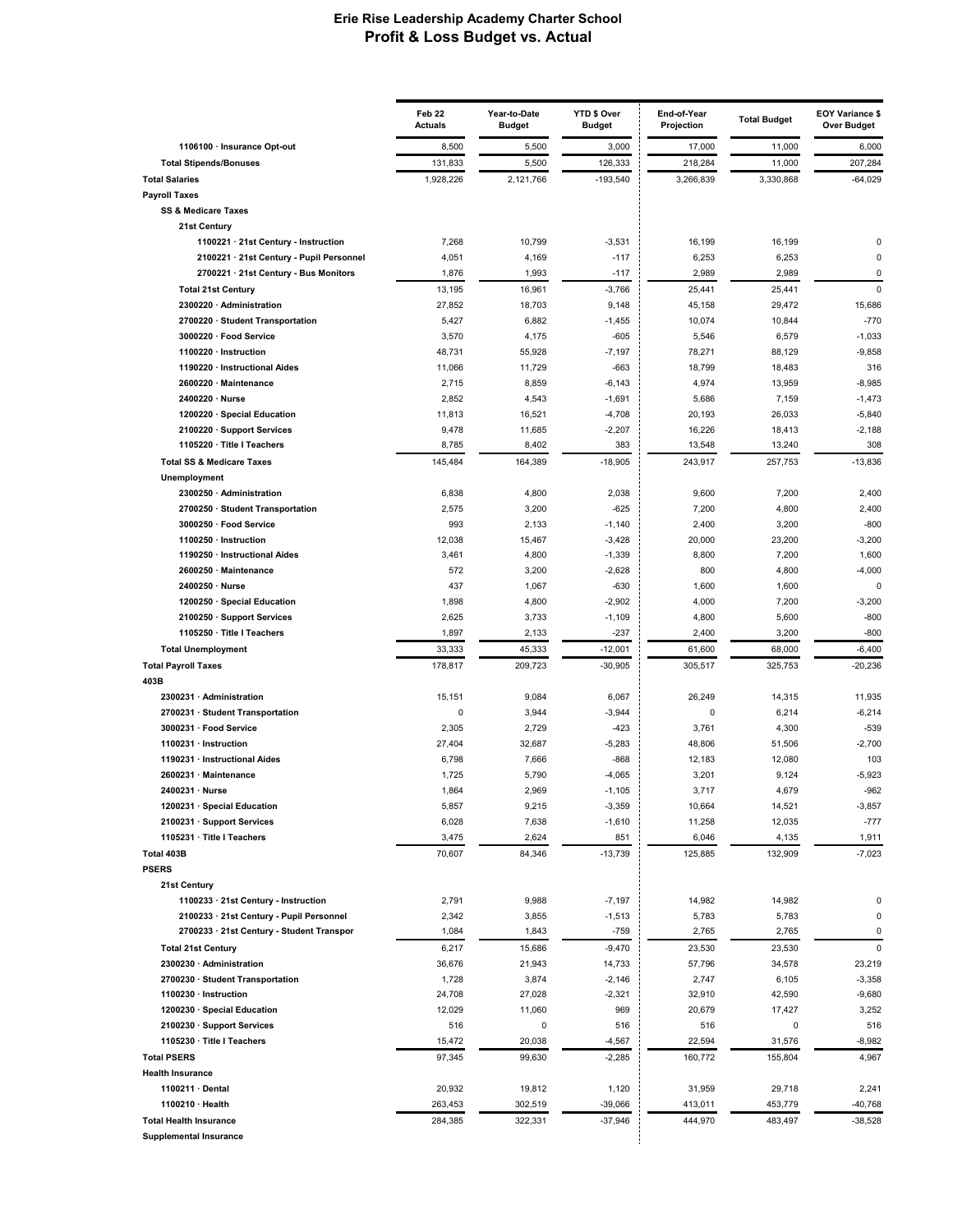|                                                                                 | Feb 22<br><b>Actuals</b> | Year-to-Date<br>Budget | YTD \$ Over<br><b>Budget</b> | End-of-Year<br>Projection | <b>Total Budget</b> | <b>EOY Variance \$</b><br><b>Over Budget</b> |
|---------------------------------------------------------------------------------|--------------------------|------------------------|------------------------------|---------------------------|---------------------|----------------------------------------------|
| 1100212 · Aflac                                                                 | $-1,314$                 | 400                    | $-1,714$                     | $-1,314$                  | 600                 | $-1,914$                                     |
| 2300212 · Life Insurance                                                        | 2,368                    | 2,467                  | $-99$                        | 3,601                     | 3,700               | $-99$                                        |
| <b>Total Supplemental Insurance</b>                                             | 1,054                    | 2,867                  | $-1,812$                     | 2,288                     | 4,300               | $-2,012$                                     |
| <b>Total Personnel Costs</b>                                                    | 2,560,435                | 2,840,663              | $-280,228$                   | 4,306,270                 | 4,433,131           | $-126,860$                                   |
| 5100800 · Bank Fees                                                             | 0                        | 200                    | $-200$                       | 300                       | 300                 | 0                                            |
| 1100640 · Books/Instructional Aids                                              | 66,496                   | 57,067                 | 9,430                        | 85,600                    | 85,600              | $\mathbf 0$                                  |
| <b>Consumable Supplies</b>                                                      |                          |                        |                              |                           |                     |                                              |
| 1100603 · 21st Century Instruction Supp                                         | 2,340<br>2,581           | 2,673<br>23,333        | $-334$<br>$-20,753$          | 4,010<br>35,000           | 4,010<br>35,000     | 0<br>$\Omega$                                |
| 1100604 · 21st Century School Funded<br>2300600 · Administration                | 13,891                   | 9,200                  | 4,691                        | 13,891                    | 13,800              | 91                                           |
| 3000600 · Food Service Supplies                                                 | 381                      | 67                     | 315                          | 381                       | 100                 | 281                                          |
| 2400600 · Health                                                                | 5,056                    | 3,933                  | 1,123                        | 5,900                     | 5,900               | $\Omega$                                     |
| 1100600 · Instruction                                                           | 45,830                   | 25,200                 | 20,630                       | 53,830                    | 37,800              | 16,030                                       |
| 2700600 · Vehicle Fuel & Supplies                                               | 13,267                   | 9,400                  | 3,867                        | 21,267                    | 14,100              | 7,167                                        |
| <b>Total Consumable Supplies</b>                                                | 83,345                   | 73,807                 | 9,539                        | 134,279                   | 110,710             | 23,569                                       |
| <b>Contracted Services</b>                                                      |                          |                        |                              |                           |                     |                                              |
| 21st Century                                                                    |                          |                        |                              |                           |                     |                                              |
| 1100305 · 21st Century Instruction Servic                                       | 3,000                    | 5,973                  | $-2,973$                     | 8,960                     | 8,960               | 0                                            |
| 2100300 · 21st Century Admin Services                                           | 14,220                   | 15,680                 | $-1,460$                     | 23,520                    | 23,520              | $\Omega$                                     |
| 2100500 · 21st Century Admin Other Purch                                        | 1,500                    | 1,012                  | 488                          | 1,518                     | 1,518               | 0                                            |
| 2500301 · 21st Century Business Services                                        | 7,025                    | 12,600                 | $-5,575$                     | 18,900                    | 18,900              | 0                                            |
| <b>Total 21st Century</b>                                                       | 25,745                   | 35,265                 | $-9,520$                     | 52,898                    | 52,898              | $\Omega$                                     |
| 2300326 · Administrative Consultants                                            | 2,975                    | 16,333                 | $-13,358$                    | 24,500                    | 24,500              | $\mathbf 0$                                  |
| 2500320 · Audit                                                                 | 0<br>6,297               | 8,000<br>0             | $-8,000$                     | 12,000                    | 12,000<br>0         | 0<br>6,297                                   |
| 2700301 · Bus Contracted Service<br>2500300 · Business Services                 | 49,344                   | 47,267                 | 6,297<br>2,077               | 6,297<br>74,016           | 70,900              | 3,116                                        |
| 2300541 · Community Relations                                                   | 0                        | 3,333                  | $-3,333$                     | 5,000                     | 5,000               | 0                                            |
| 2300305 · E-Rate                                                                | 0                        | 667                    | $-667$                       | 1,000                     | 1,000               | $\Omega$                                     |
| 3000300 · Food Service - Student Meals                                          | 144,703                  | 147,900                | $-3,197$                     | 269,140                   | 246,500             | 22,640                                       |
| 3000301 · Food Service - Other Services                                         | 280                      | 16,560                 | $-16,280$                    | 280                       | 27,600              | $-27,320$                                    |
| 2400300 · Health Services                                                       | 100                      | 600                    | $-500$                       | 1,000                     | 1,000               | $\Omega$                                     |
| 2300350 · Legal Services                                                        | 43,713                   | 43,333                 | 379                          | 64,313                    | 65,000              | $-688$                                       |
| 2600305 · Maintenance/Engineer 1099                                             | 26,307                   | 22,688                 | 3,620                        | 52,326                    | 35,750              | 16,576                                       |
| 2500330 · Payroll Service                                                       | 6,600                    | 7,533                  | $-933$                       | 10,367                    | 11,300              | $-933$                                       |
| <b>Professional Development</b>                                                 |                          |                        |                              |                           |                     |                                              |
| 1100324 · Professional Dev. - Training                                          | 13,202                   | 4,000                  | 9,202                        | 13,202                    | 6,000               | 7,202                                        |
| 1100325 · Professional Dev. - Contractor                                        | 3,699                    | 6,667                  | $-2,968$                     | 10,000                    | 10,000              | $\Omega$                                     |
| 2300324 · Professional Dev. - Board Exp                                         | 0                        | 12,200                 | $-12,200$                    | 18,300                    | 18,300              | 0                                            |
| <b>Total Professional Development</b>                                           | 16,901                   | 22,867                 | $-5,966$                     | 41,502                    | 34,300              | 7,202                                        |
| <b>Special Education Instruction C</b><br>1200303 · Community County Day School | 71.222                   | 125,400                | $-54,179$                    | 118,728                   | 209,000             | $-90,272$                                    |
| 1200301 · Northwest Tri-County IU                                               | 54,599                   | 61,369                 | $-6,771$                     | 85,798                    | 92,054              | $-6,256$                                     |
| 1200302 · Sarah Reed Children's Center                                          | 11,640                   | 30,120                 | $-18,480$                    | 25,100                    | 50,200              | $-25,100$                                    |
| 1200300 · Special Education Consultant                                          | 0                        | 6,780                  | $-6,780$                     | 11,300                    | 11,300              | 0                                            |
| <b>Total Special Education Instruction C</b>                                    | 137,460                  | 223,669                | $-86,209$                    | 240,926                   | 362,554             | $-121,628$                                   |
| 1100304 · Substitute Teacher                                                    | 29,408                   | 29,115                 | 293                          | 45,818                    | 45,878              | -60                                          |
| <b>Total Contracted Services</b>                                                | 489,833                  | 625,130                | $-135,297$                   | 901,382                   | 996,180             | $-94,798$                                    |
| Equipment                                                                       |                          |                        |                              |                           |                     |                                              |
| 1100753 · PA Smart Advancing Grant Exp.                                         | 54,082                   | 158,606                | $-104,524$                   | 217,381                   | 237,909             | $-20,528$                                    |
| 3000750 · Food Service Equipment                                                | 0                        | 2,000                  | $-2,000$                     | 3,000                     | 3,000               | 0                                            |
| 1100750 · Furniture                                                             | 2,145                    | 10,000                 | $-7,855$                     | 15,000                    | 15,000              | 0                                            |
| 2400750 · Health Service Equipment                                              | 0                        | 867                    | -867                         | 1,300                     | 1,300               | 0                                            |
| 1100751 · Software, Technology & Website                                        | 82,741                   | 36,000                 | 46,741                       | 88,741                    | 54,000              | 34,741                                       |
| <b>Total Equipment</b>                                                          | 138,969                  | 207,473                | $-68,503$                    | 325,422                   | 311,209             | 14,213                                       |
| Insurance - General Liab, D&O                                                   |                          |                        |                              |                           |                     |                                              |
| 2300522 · Vehicle Insurance                                                     | 0                        | 2,933                  | $-2,933$                     | 4,400                     | 4,400               | 0                                            |
| 2300520 · Property. General Liability<br>2300521 · All Other                    | 11,167<br>32,325         | 9,200<br>29,800        | 1,967<br>2,525               | 11,167<br>32,325          | 13,800<br>44,700    | $-2,634$<br>$-12,375$                        |
|                                                                                 |                          |                        |                              |                           |                     |                                              |
| Total Insurance - General Liab, D&O<br>5100801 · Interest - Debt Service        | 43,492<br>0              | 41,933<br>133          | 1,558<br>$-133$              | 47,892<br>200             | 62,900<br>200       | $-15,009$<br>$\Omega$                        |
| Other                                                                           |                          |                        |                              |                           |                     |                                              |
| 2300540 · Advertising                                                           | 8,909                    | 9,333                  | $-425$                       | 14,000                    | 14,000              | 0                                            |
| 2300810 · Dues & Fees                                                           | 6,829                    | 5,600                  | 1,229                        | 8,400                     | 8,400               | $\Omega$                                     |
| 2700810 · Vehicle Dues & Fees                                                   | 9,125                    | 800                    | 8,325                        | 25,101                    | 1,200               | 23,901                                       |
|                                                                                 |                          |                        |                              |                           |                     |                                              |